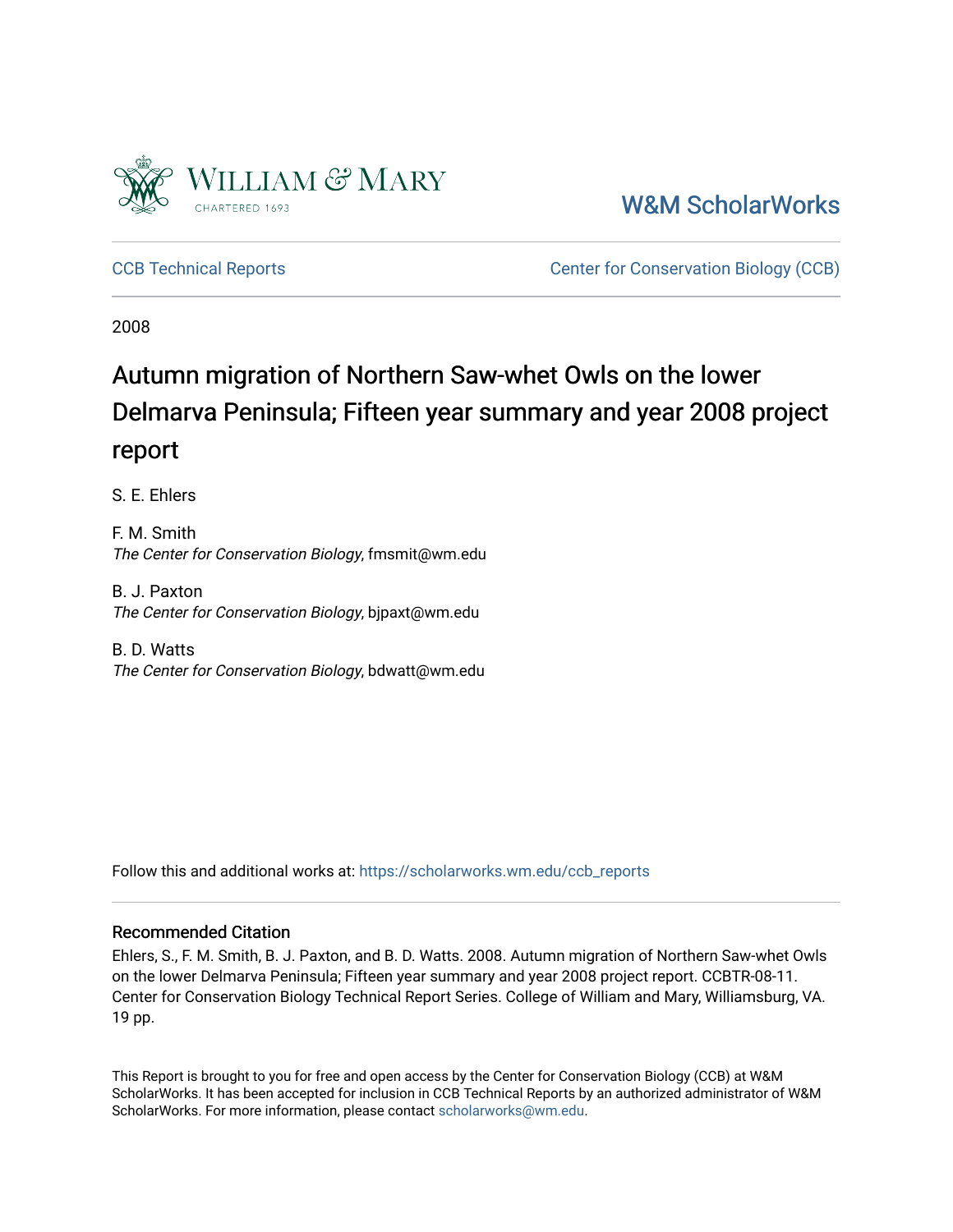**Autumn Migration of Northern Saw-whet Owls on the Lower Delmarva Peninsula; Fifteen Year Summary and Year 2008 Project Report.**



# **Center for Conservation Biology College of William and Mary**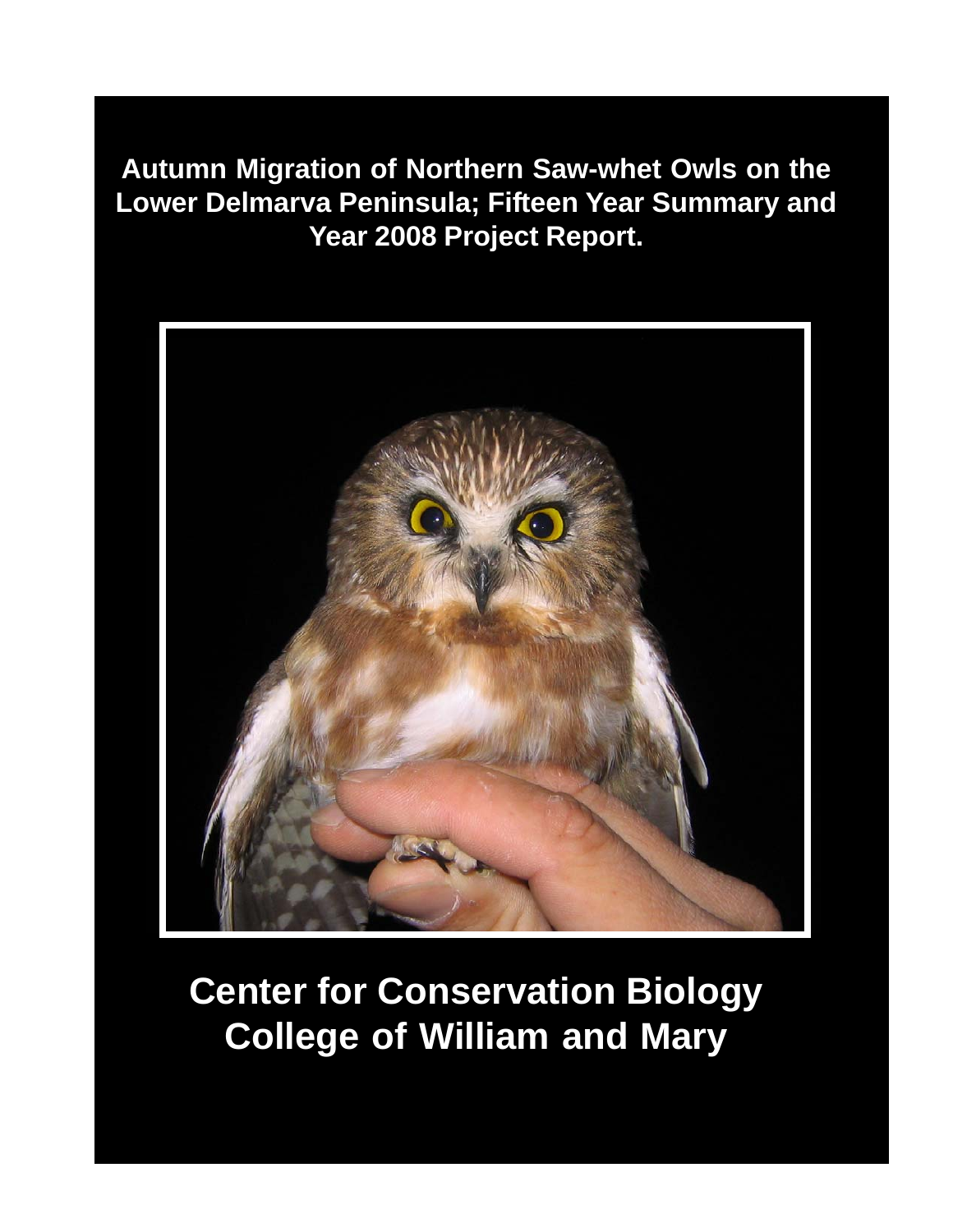# **Autumn Migration of Northern Saw-whet Owls on the Lower Delmarva Peninsula; Fifteen Year Summary and Year 2008 Project Report.**

**Shannon Ehlers Fletcher M. Smith Barton J. Paxton Bryan D. Watts**

## **Center for Conservation Biology College of William and Mary Williamsburg, VA 23187-8795**

Cover photo of N. Saw-whet Owl by Shannon Ehlers



This paper is funded in part by grants from the Virginia Department of Game and Inland Fisheries, the U.S. Fish and Wildlife Service, and by the Center for Conservation Biology at the College of William and Mary. The views expressed herein are those of the authors and do not necessarily reflect the views of the funding agencies.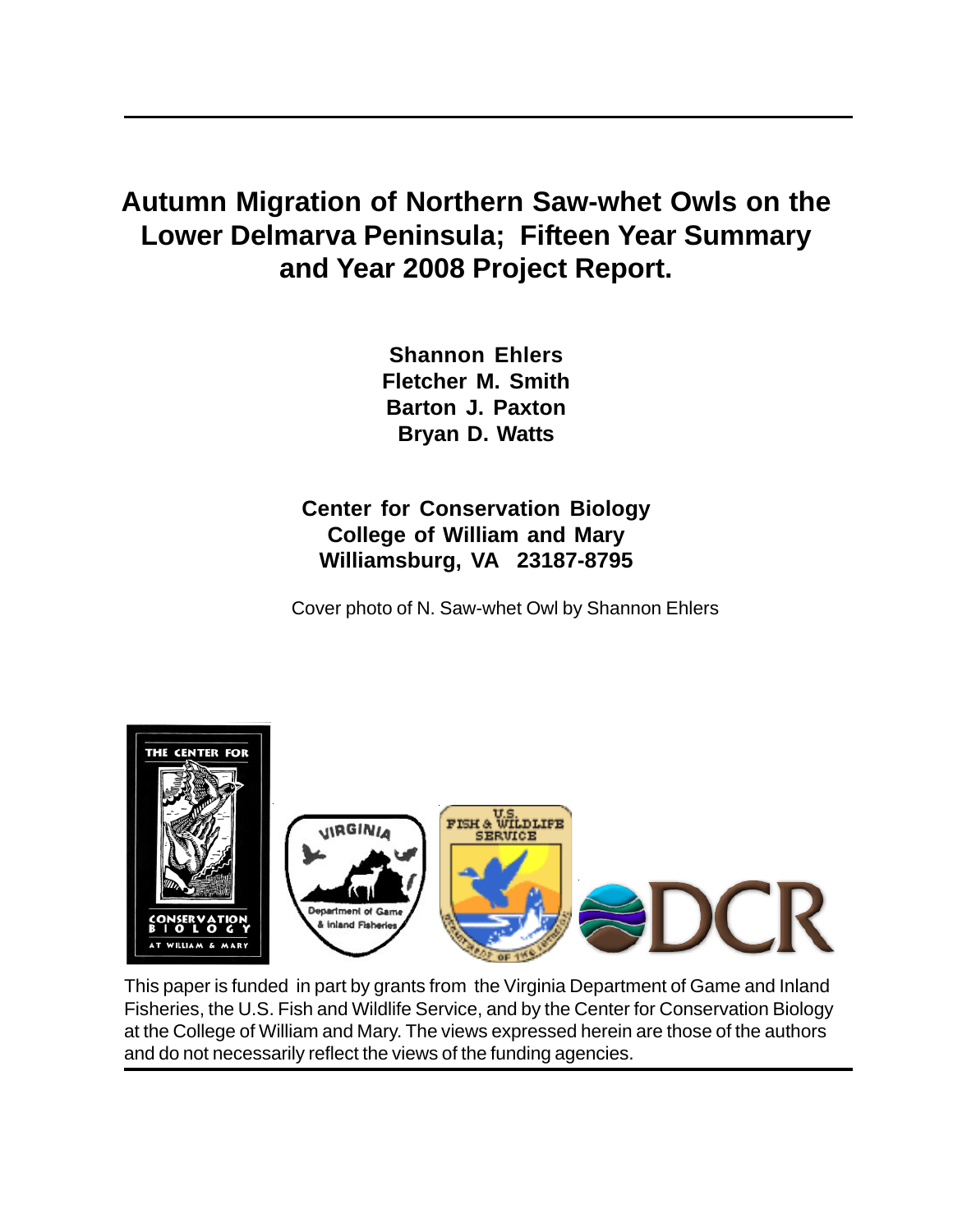# **Autumn Migration of Northern Saw-whet Owls on the Lower Delmarva Peninsula; Fifteen Year Summary and Year 2008 Project Report.**

**Shannon E. Ehlers Fletcher M. Smith Barton J. Paxton Bryan D. Watts**

### **Center for Conservation Biology College of William and Mary Williamsburg, VA 23187-8795**

#### **Recommended Citation:**

Ehlers, S.E., F.M. Smith, B.J. Paxton and B. D. Watts. 2008. Autumn migration of Northern Saw-whet Owls on the Lower Delmarva Peninsula: Fifteen Year Summary and Year 2008 Project Report. Center for Conservation Biology Technical Report Series, CCBTR-08-11. College of William and Mary, Williamsburg, VA. 19 pages.

**Project Funded By:**

 **Va. Dept. of Game and Inland Fisheries**

**Eastern Shore of Virginia National Wildlife Refuge**

THE CENTER FOR WILLIAM & MARY

**The Center for Conservation Biology at the College of William and Mary**

**The Center for Conservation Biology is an organization dedicated to discovering innovative solutions to environmental problems that are both scientifically sound and practical within todays social context. Our philosophy has been to use a general systems approach to locate critical information needs and to plot a deliberate course of action to reach what we believe are essential information endpoints.**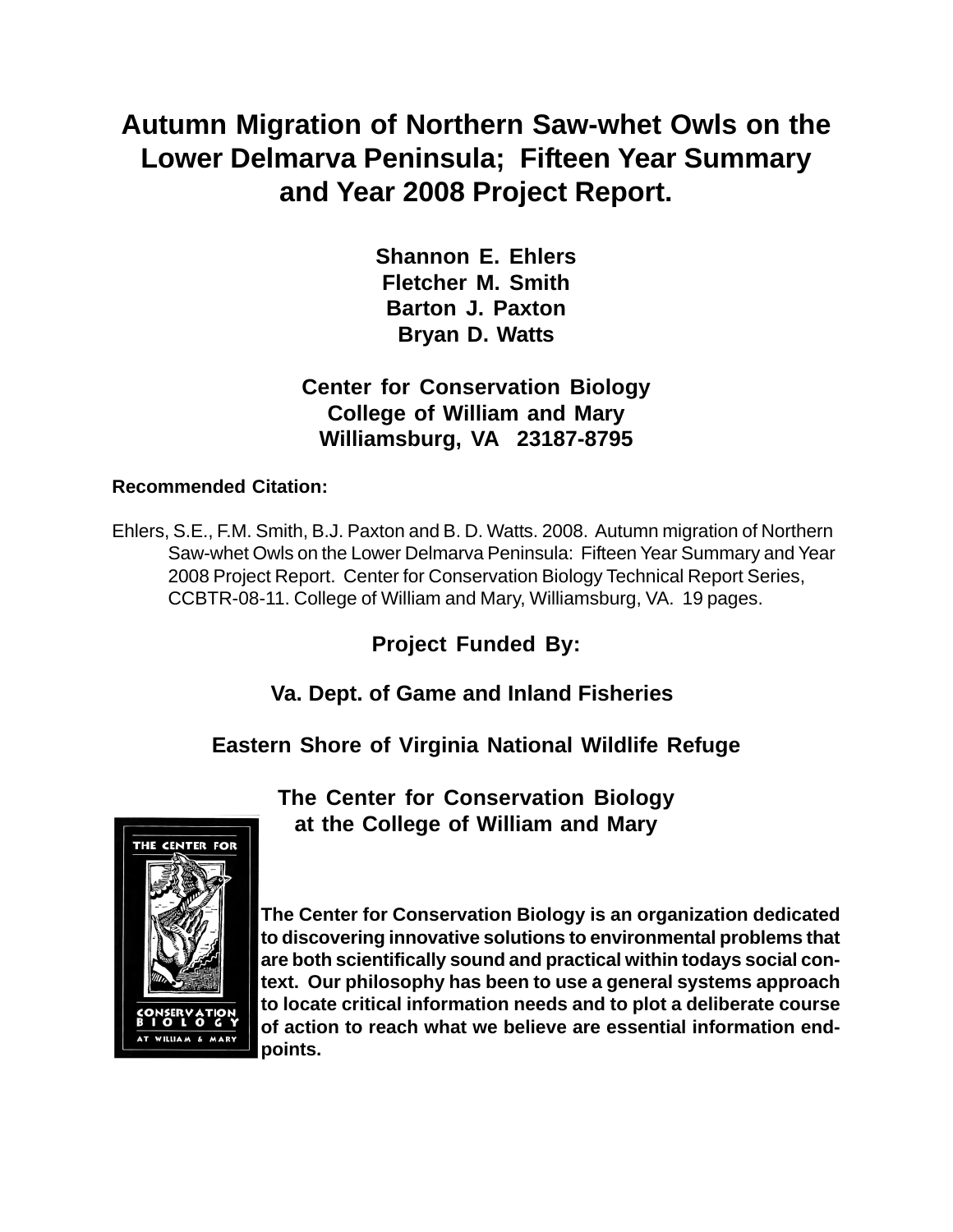# **TABLE OF CONTENTS**

| 5  |
|----|
| 6  |
| 6  |
|    |
|    |
|    |
| 8  |
| 11 |
| 15 |
| 17 |
| 17 |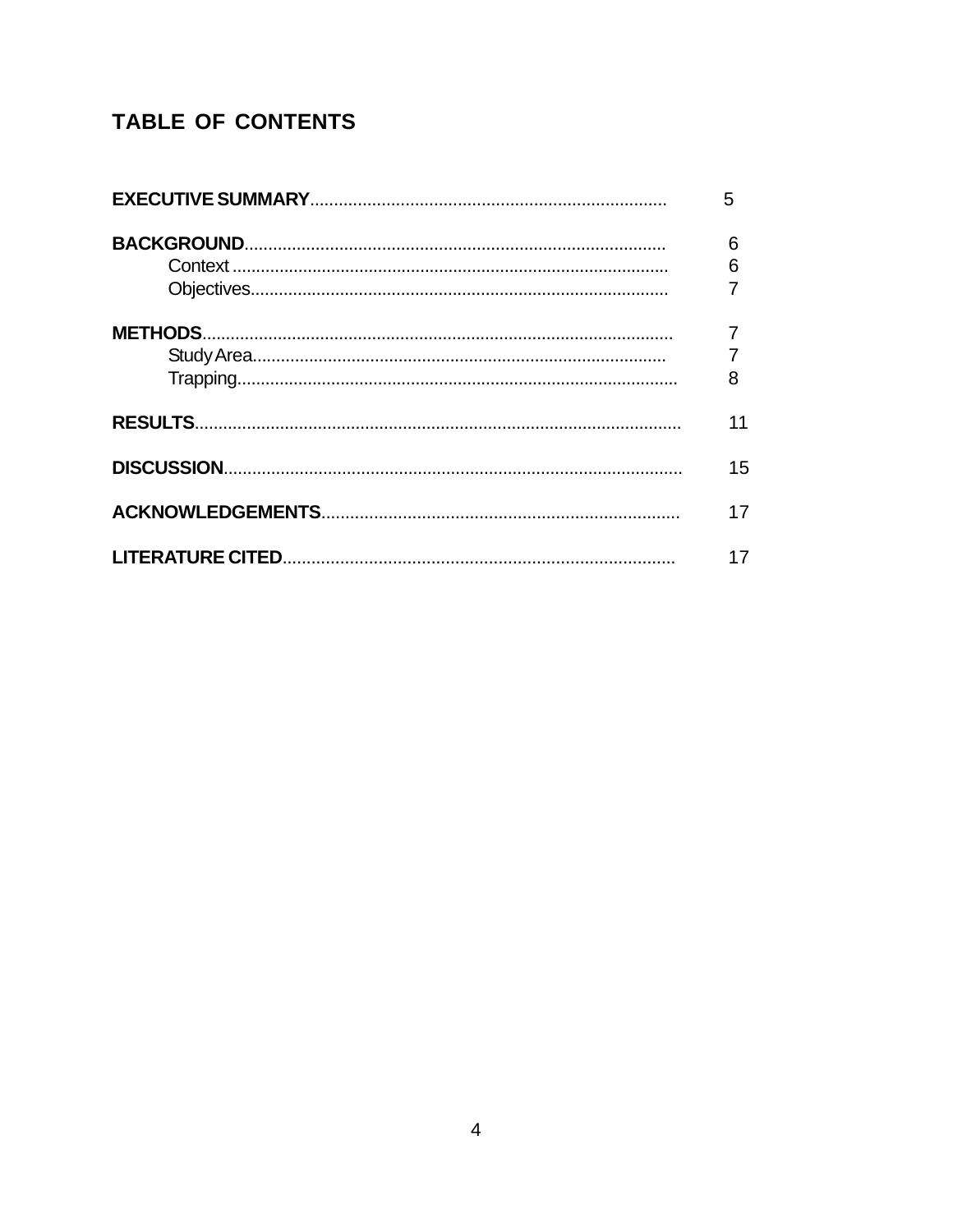#### **EXECUTIVE SUMMARY**

The Northern Saw-whet Owl breeds in southern Canada and the northern United States. During the late fall months this species migrates south to the mid-latitudes of North America. Prior to the increase in the number of banding operations during the late 1990's, little was known about the Saw-whet Owl's migration ecology and winter distribution because of its secretive habits. During the fall of 1994, The Center for Conservation Biology began a study of migrant Northern Saw-whet Owls along the lower Delmarva Peninsula. This study has been the first to document large numbers of migrants south of Maryland. During the 15-year study, more than 3,300 owls have been banded and more than 100 foreign recaptures and returns have been recorded. We have also recorded over 500 same year recaptures.

The owl migration project is conducted each year between the third week of October and the middle of December. Three trap sites (Eastern Shore of Virginia National Wildlife Refuge (ESVNWR), Gatr Tract/Mockhorn Island Wildlife Management Area (GATR), and Kiptopeke State Park) consisting of 6 mist nets and a continuous-loop audio-lure are opened nightly from dusk to dawn. The primary objectives of these annual surveys are to 1) determine the annual variation in the magnitude and timing of Northern Saw-whet Owl migration through the lower Delmarva Peninsula, 2) determine the spatial pattern of habitat use near the tip of the Delmarva Peninsula, 3) determine the relative timing of passage for different age classes of Northern Saw-whet Owls, and 4) determine the rate of movement of Northern Saw-whet Owls moving down the Atlantic Flyway.

During the fall of 2008, 72 owls consisting of 64 newly banded birds, 6 foreign banded birds, and two owls banded in 2007 were captured and processed during 44 nights and 7,228 hours of operation. Capture rate was 1.6 owls/night or 1.0 owls/100 net-h. Age ratio was 12.5% (9 birds) hatching-year (HY) birds compared to 87.5% (63 birds) after-hatchingyear (AHY). In addition to the Northern Saw-whet Owls captured during the season, 10 Eastern Screech Owls were also caught.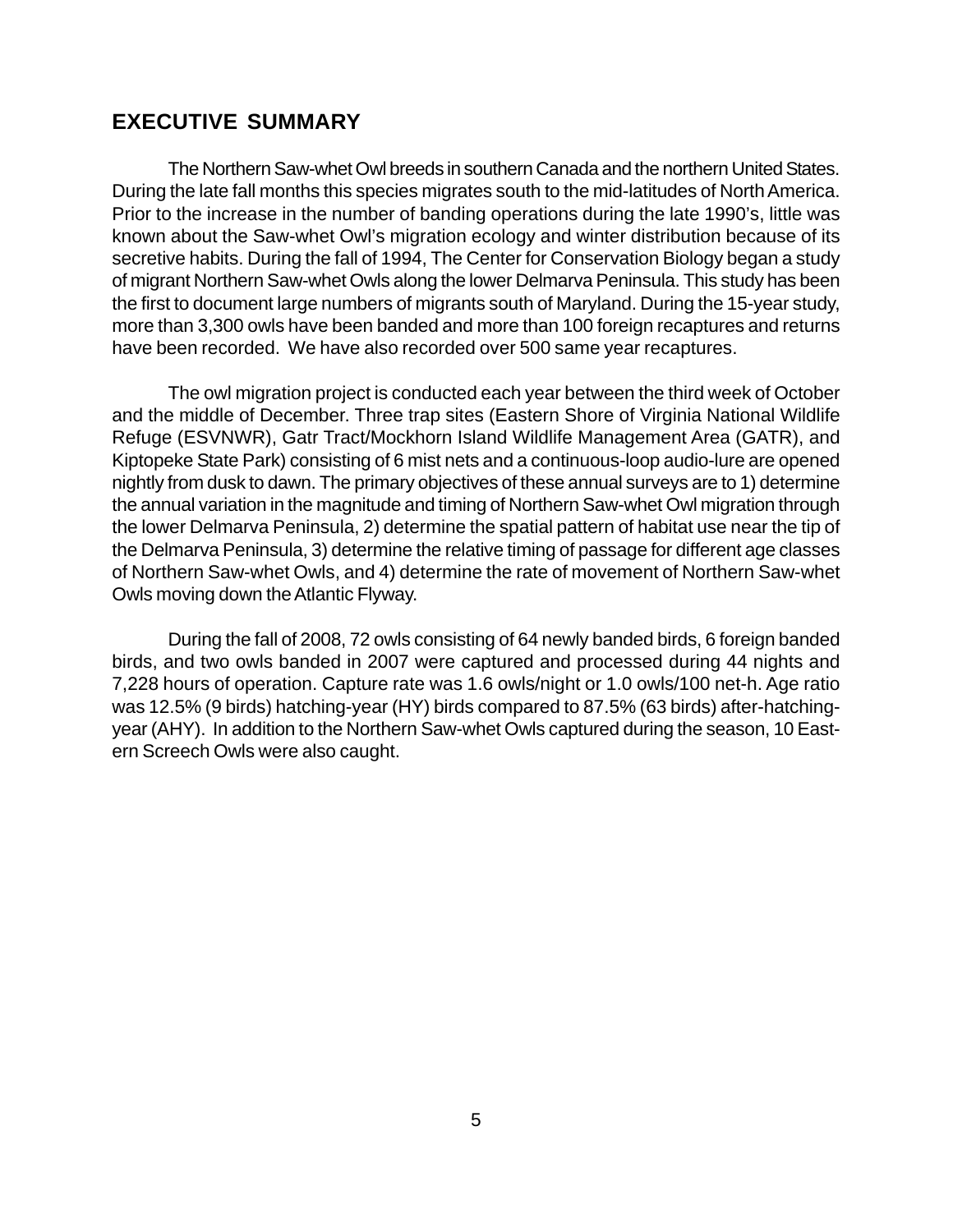#### **BACKGROUND**

Each fall, millions of passerines, shorebirds, and raptors travel along the eastern seaboard of North America to over-winter in areas further south. Included with these migrants are populations of Northern Saw-whet Owls (*Aegolius acadicus*). Northern Saw-whet Owls breed throughout the boreal and hardwood forest of southern Canada and northern United States, with some populations scattered in the higher elevations of the Appalachians and Rocky Mountains (Rasmussen et al., 2008). Although Northern Saw-whet owls are resident yearround throughout much of their breeding range, some populations that breed in higher latitudes migrate to lower latitudes for the winter months (Mueller and Berger, 1967; Holroyd and Woods, 1975; Weir, et al., 1980). The Atlantic shoreline is one of the routes Saw-whet owls use on their way to their wintering grounds (Rasmussen et al., 2008; Brinker et al., 1997; Whalen et al, 1997). The winter range of most northeastern populations is believed to be in the east-central United States, but the limits of this range are uncertain (Rasmussen et al., 2008). Sporadic winter records of this species exist for all southeastern states including Florida (Holroyd and Woods, 1975; Miller and Loftin, 1984; Smith et al., 1988). Prior to 1994, there were very few fall or winter records of this species in Virginia (Kain, 1987), and an incredibly small number of records on the Delmarva Peninsula (Anonymous, 2004). In the last twenty years the winter range and the migration route of the Northern Saw-whet Owl is becoming clearer as more trapping and banding of Saw-whet Owls occurs throughout the east.

The Northern Saw-whet Owl is a small, secretive owl that inhabits areas where the vegetation is dense, making visual observations of the owl difficult. Night surveys that have been useful in detecting the movements of larger owls have not been as successful for detecting Saw-whet Owl movements (Russell et al., 1991). In this respect, the expansion of banding stations that concentrate on the capture and banding of Saw-whet Owls have been indispensable for determining Saw-whet Owl fall movement patterns. In the twenty years that some of the banding stations have been operating, capture records and foreign recaptures have indicated that the Atlantic Coastal Plain serves as a Saw-whet Owl migration route that extends from Nova Scotia to the Southeast (Holroyd and Woods, 1975). For instance, Duffy and Kerlinger (1992) demonstrated that substantial numbers of Northern Saw-whet Owls migrate at least as far south as Cape May, New Jersey every year. Northern Saw-whet Owls have also been banded each fall at several locations in Maryland, including Assateague Island National Seashore (Brinker et al., 1997). Finally, banding stations on the lower Delmarva Peninsula regularly capture owls originally banded in Cape May or Assateague Island National Seashore, indicating an exchange of Saw-whet Owls in the fall. Collaboration between Northern Saw-whet Owl banding operations have provided insight into the magnitude and direction of Saw-whet Owl fall migration.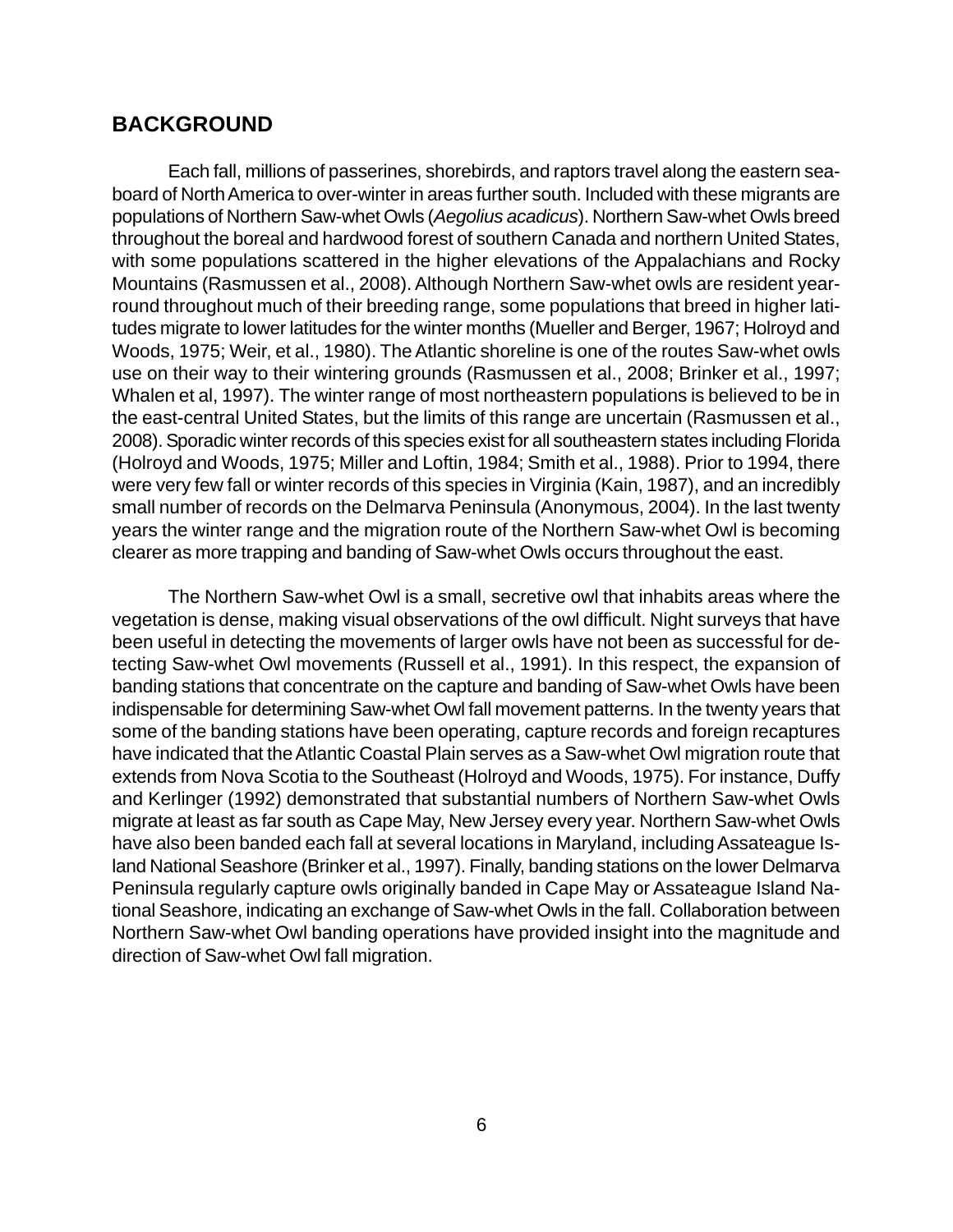In 1994 three banding stations were established on the tip of the Lower Delmarva Peninsula to investigate the migration ecology of the Northern Saw-whet Owl. This study has been the first to document large numbers of migrants south of Maryland. During the 15-year study, more than 3,300 owls have been banded and more than 100 foreign recaptures and returns have been recorded. We have also recorded over 500 same year recaptures.

The objectives of this ongoing study are to: 1) determine the magnitude of the autumn migration of Northern Saw-whet Owls on the lower Delmarva Peninsula, 2) analyze the spatial dynamics of migration on the lower Delmarva Peninsula, 3) determine the seasonal timing of migration, and 4) investigate age-specific differences in migration ecology.

This long-term study has most recently documented mass variation in Northern Sawwhet Owls and the implication for the much used sexing criteria (Paxton and Watts, 2008). It has also documented passage times (Whalen, et al., 1997), influence of audio-lure use on capture pattern (Whalen and Watts, 1999), diet (Whalen et al., 2000), and some aspects of stopover ecology of Northern Saw-whet Owls migration through the mid-Atlantic coastal plain (Whalen and Watts, 2000).

#### **METHODS**

#### Study Area

This study was conducted on the tip of the lower Delmarva Peninsula that defines the mouth of the Chesapeake Bay to the north (Figure 1). Owls were trapped at three stations located within a 10 km<sup>2</sup> area, and each station was approximately 3-5 km from the other. Stations were located on the Eastern Shore of Virginia National Wildlife Refuge (ESVNWR), Gatr Tract/ Mockhorn Island Wildlife Management Area (GATR), and Kiptopeke State Park. In 2006, the Eastern Shore of Virginia NWR station was moved to an area slightly north; after many trees and shrubs were lost after Hurricane Isabel. Each of the stations are found in forest patches composed of a mixture of Loblolly Pine (*Pinus taeda*), Eastern red cedar (*Juniperus virginiana*), and various hardwoods (*Quercus* spp., *Carya* spp., *Acer rubrum, Prunus serotina*). The understory is moderately dense with green brier (*Smilax* spp.), poison ivy (*Toxicodendron radicans*), American Holly (*Ilex opaca*), and various tree saplings.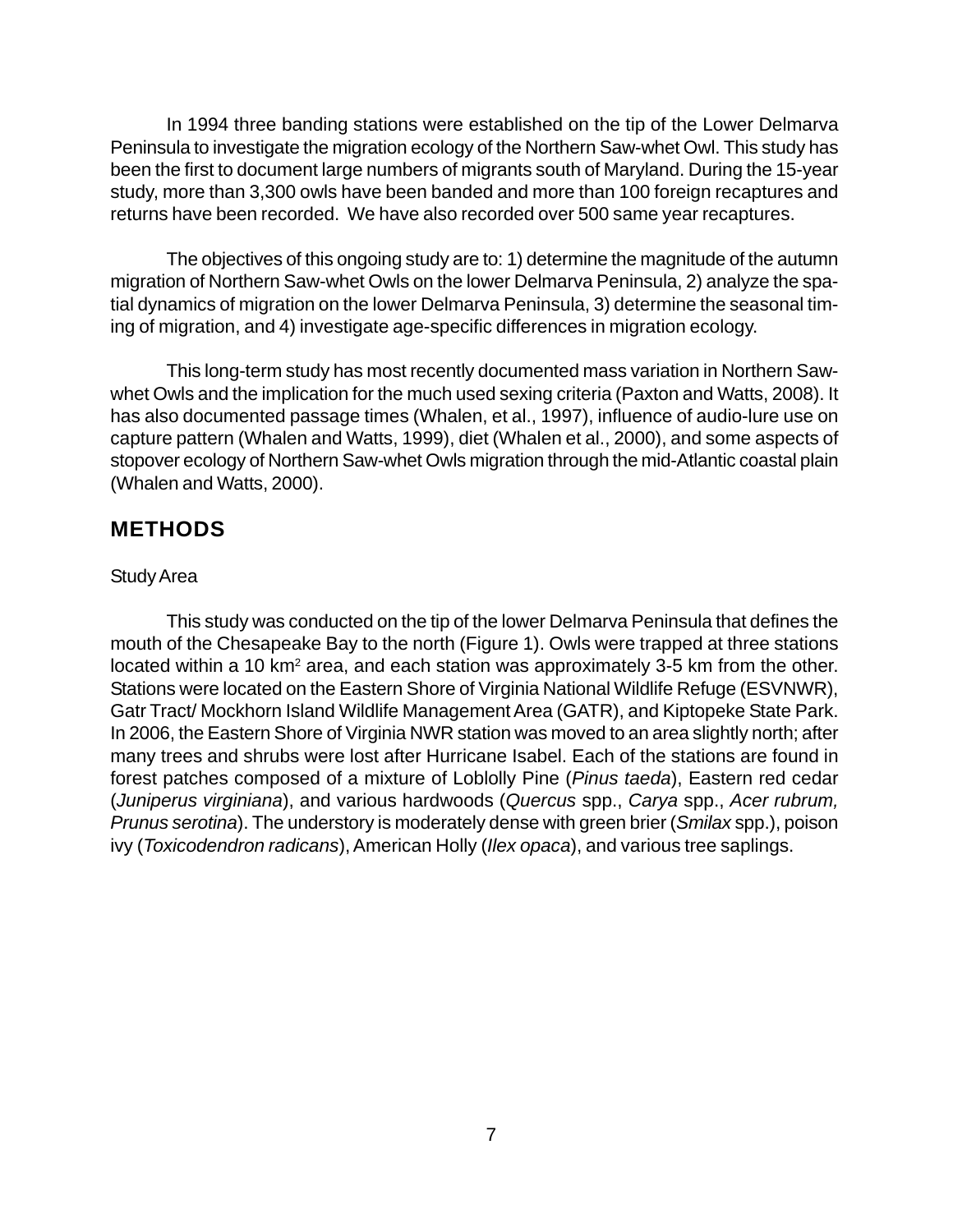

**Figure 1.**Map of study area on lower Delmarva Peninsula. Inset map shows location of trap sites within A) Eastern Shore of Virginia National Wildlife Refuge, B) Kiptopeke State Park, and C) GATR Tract Wildlife Management Area.

#### **Trapping**

A continuous line of six mist-nets was erected along an east-west axis at each trapping station. The mist-nets were 12m long by 2m tall and were made of 60mm black nylon mesh. An audio-lure was situated at the center of each net lane to attract migrating owls. Audio-lures consisted of a portable compact disk player, an amplifier, a 12 V deep cycle marine battery, and a loud-speaker (Figure 2). A continuous-loop broadcast of a Northern Saw-whet Owl "advertisement call" (Rasmussen et al., 2008) was played from the audio-lure. The effectiveness of the audio-lure has been demonstrated by increasing capture rates 5-10 fold in the United States (Erdman and Brinker, 1997; Duffy and Matheny, 1997; Evans, 1997). It should be noted that this technique may exaggerate sex ratios (Whalen and Watts, 1999).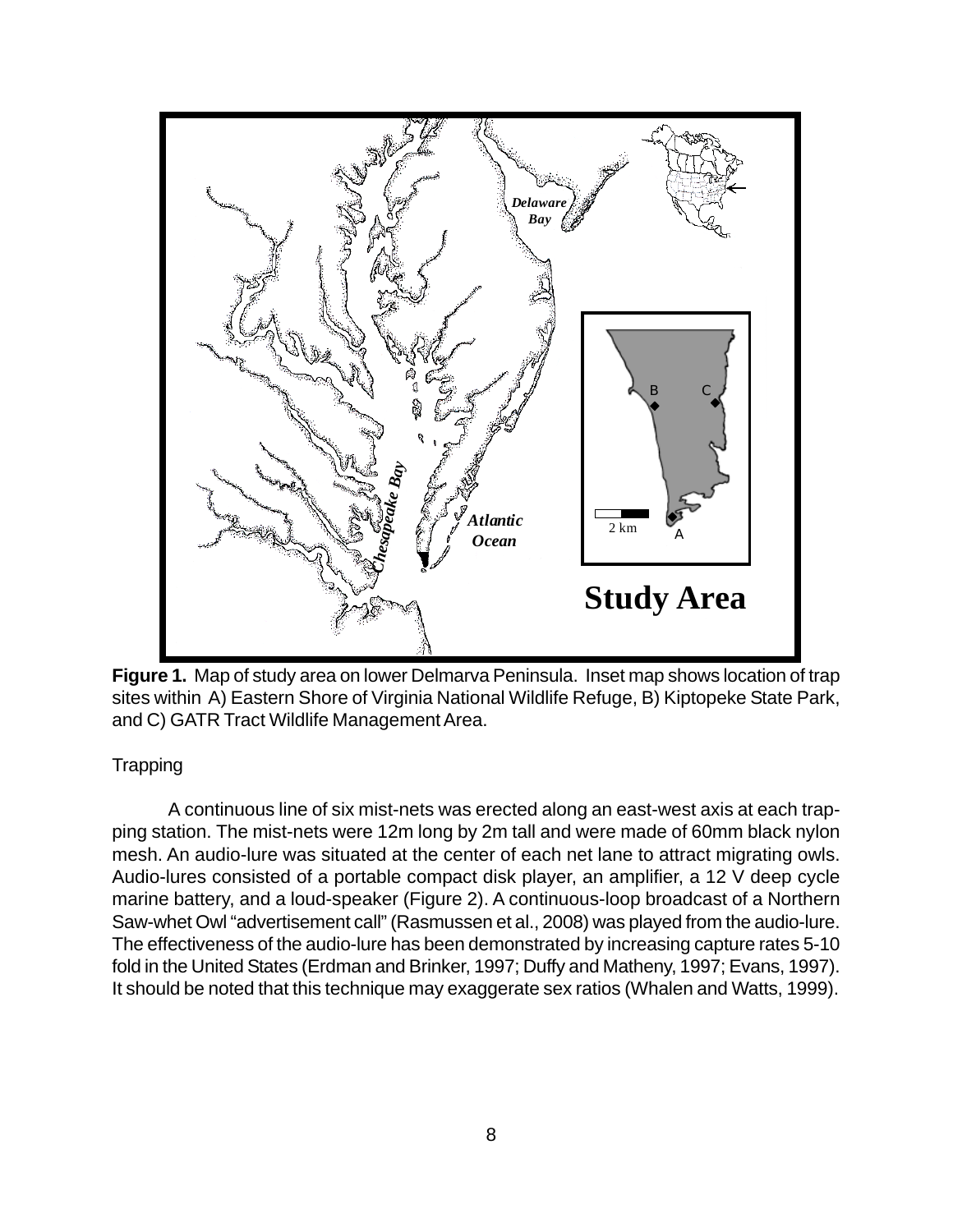

**Figure 2.** Photos of audio lure components. Photo on left shows components inside plastic container including battery, CD player, amplifier, and bell speaker and connectors. Photo on right shows audio lure in operation with external bell speaker. Photos by Fletcher Smith, CCB.

This year, banding began on 25 October 2008 and continued nightly, weather permitting, until 15 December 2008. Nets were opened at a half hour after dusk and closed at a half hour before dawn. Net checks were conducted every three hours thereafter. A net check consisted of driving to all of the stations in the order in which they were opened and checking the nets for captured owls. All owls were placed in a holding box until processed (Figure 3). Until 2006, owls were processed at the College of William and Mary field house, located on the Eastern Shore of Virginia NWR. Since 2006, owls have been processed in the area of the trapping station and released near the point of capture.



**Figure 3.** Photo of holding boxes used for transportingowls for processing. Photo by Brian Watts, CCB.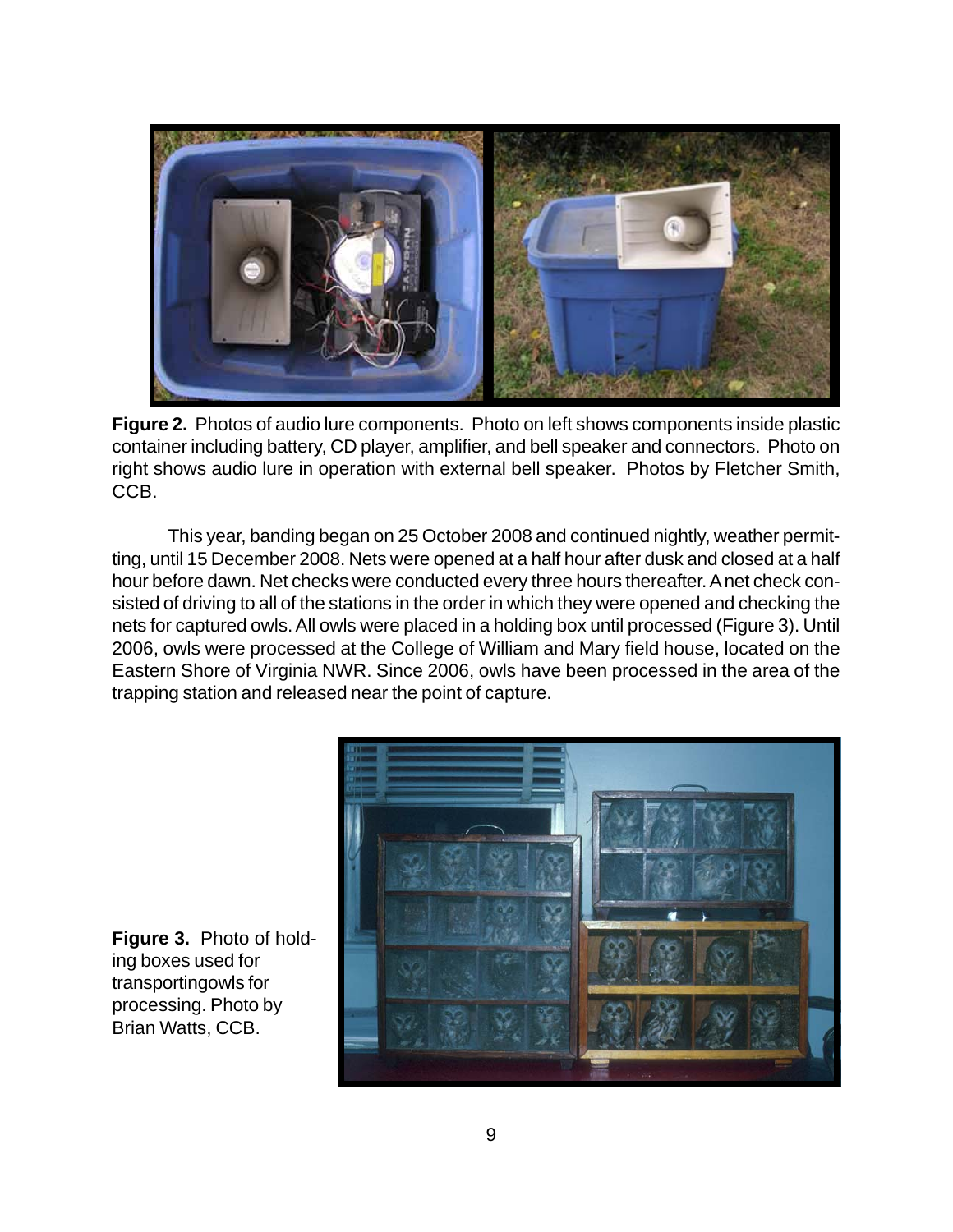Owls were banded with federal aluminum tarsal bands. A standard leg gauge was used to determine proper band size. Natural (unflattened) wing cord measurements were recorded to the nearest millimeter and mass was recorded to the nearest tenth of a gram using an electronic balance. Wings were inspected for evidence of molt to determine age (Evans and Rosenfield, 1987; Pyle, 1997)(Figure 4). Saw-whet Owls were aged as hatchingyear (HY) if all primary and secondary remiges and coverts appeared uniform in color. They were aged as after-hatching-year (AHY) if primary and secondary remiges were not uniform in color, indicating the presence of more than one generation of feathers. Owls that show only two generations of feather were further aged as second-year owls (SY). Additionally, birds with three or more generations of feathers were aged as after-second year (ASY)(Pyle, 1997).

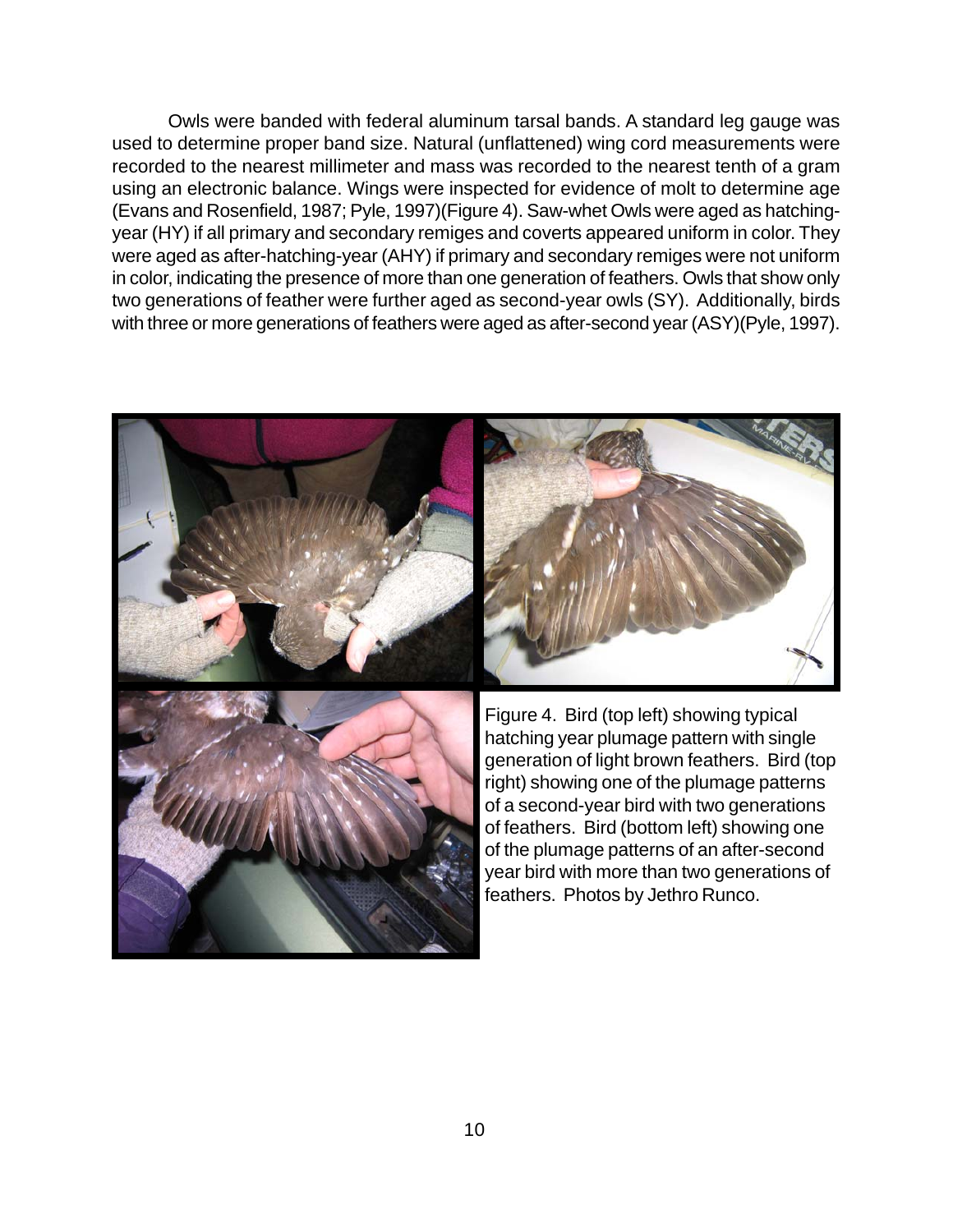# **RESULTS**

In 2008, 72 Northern Saw-whet Owls and 10 new Eastern Screech owls were netted over a period of 44 days (Table 1). Of the 72 Saw-whet Owls, 64 were new captures, 6 sawwhet owls were from foreign stations, and 2 were owls banded in 2007. Additionally, 28 sawwhet owls and four screech owls were recaptured during the season, which included a screech owl that was originally banded in 2001. The stations operated for a total of 7,228 net hours which was less than the previous year (Table 1). Multiple nights of inclement weather and incidents with depredation at ESVNWR resulted in partial or total net closures 25 nights this season. The capture rate was 1.6 owls per trap night or 1.0 owls per 100 net hours. The capture rate was within the average capture rate for non-invasion years although it was 5 times lower than the previous year.

**Table 1**. Effort, capture totals, and capture rates for Saw-whet Owl trapping on the lower Delmarva Peninsula, 21 October-15 December, 1994-2008.

| Year                                | Trap-<br>Nights | Net-<br><b>Hours</b> | Owl<br><b>Captures</b> | Owls/Trap-<br>Night | <b>Owls/100</b><br>Net-<br><b>Hours</b> | Invasion<br>Year? |
|-------------------------------------|-----------------|----------------------|------------------------|---------------------|-----------------------------------------|-------------------|
| 1994                                | 32              | 6,903                | 52                     | 1.6                 | 0.8                                     | No                |
| 1995                                | 44              | 9,481                | 1,007                  | 22.9                | 10.6                                    | Yes               |
| 1996                                | 42              | 8,817                | 106                    | 2.5                 | 1.2                                     | <b>No</b>         |
| 1997                                | 40              | 8,212                | 101                    | 2.5                 | 1.2                                     | No                |
| 1998                                | 22              | 4,499                | 22                     | 1                   | 0.5                                     | No                |
| 1999                                | 48              | 9,633                | 695                    | 14.5                | 7.2                                     | Yes               |
| 2000                                | 46              | 9,477                | 101                    | 2.2                 | 1.1                                     | <b>No</b>         |
| 2001                                | 48              | 9,804                | 273                    | 5.7                 | 2.8                                     | Yes               |
| 2002                                | 37              | 7,287                | 137                    | 3.7                 | 1.9                                     | No                |
| 2003                                | 43              | 8,279                | 119                    | 2.8                 | 1.4                                     | No                |
| 2004                                | 46              | 8,559                | 144                    | 3.1                 | 1.6                                     | No                |
| 2005                                | 48              | 7,421                | 73                     | 1.5                 | 1.0                                     | <b>No</b>         |
| 2006                                | 41              | 7,704                | 21                     | 0.5                 | 0.3                                     | No                |
| 2007                                | 45              | 8,577                | 460                    | 10.2                | 5.4                                     | Yes               |
| 2008                                | 44              | 7,228                | 72                     | 1.6                 | 1.0                                     | No                |
| Invasion<br>Year<br>Average         | 46.3            | 9,374                | 608.8                  | 13.1                | 6.5                                     |                   |
| Non-<br>Invasion<br>Year<br>Average | 41              | 7,811                | 144                    | 3.4                 | 1.7                                     |                   |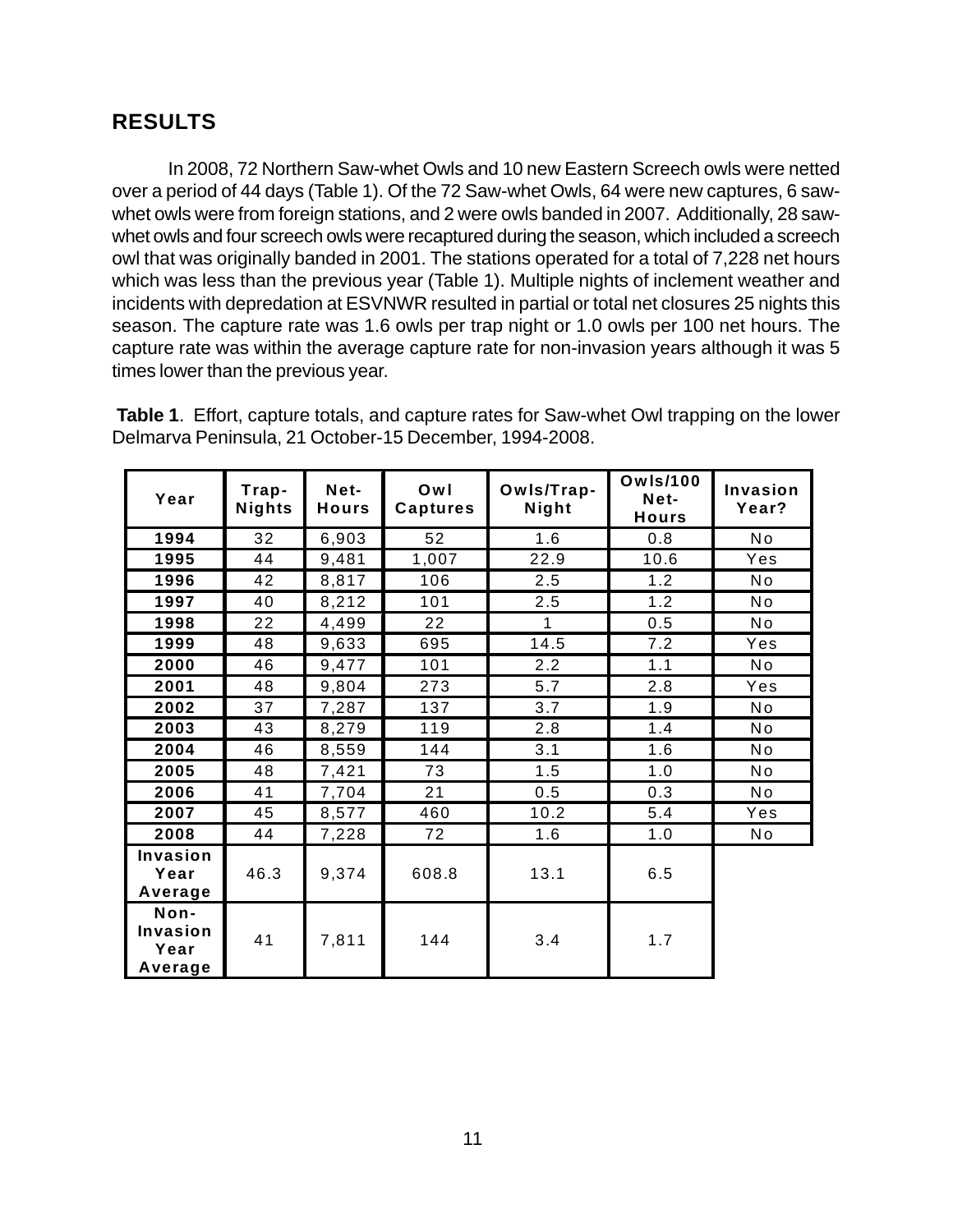The trapping station at Kiptopeke State Park caught 62.5% (n=45) of the saw-whet owls in 2008, which is above average for non-invasion years (Table 2). In non-invasion years, the stations at Kiptopeke State Park and Gatr/Mockhorn Island Wildlife Conservation Area each capture approximately 42% of the owls. In 2008, the captures at Gatr/Mockhorn Island only constituted 23.6% (n= 17) of the owls netted. Both stations were operated for the approximately the same amount of net hours (Kiptopeke= 2,697; Gatr= 2,647), therefore other unmeasured factors must account for the capture percentage difference. The caputure rate at Eastern Shore of Virginia NWR is frequently the lowest of the three trapping sites, and this year proved no different. A meager 13.9% (n=10) owls were captured at the station this year. However this station also operated for fewer net hours (1,883) than the other stations due to hunting season restrictions, exposure to wind, and depredation incidents.

|                                            | <b>Station 1</b><br><b>ESVANWR</b> |      | <b>Station 2</b><br>Gatr/Mockhorn |      | <b>Station 3</b><br>Kiptopeke |      |               |
|--------------------------------------------|------------------------------------|------|-----------------------------------|------|-------------------------------|------|---------------|
| Year                                       | #                                  | ℅    | #                                 | ℅    | #                             | ℅    | <b>Totals</b> |
| 1994                                       | 17                                 | 32.7 | 21                                | 40.4 | 14                            | 26.9 | 52            |
| 1995                                       | 237                                | 23.5 | 323                               | 32.1 | 446                           | 44.4 | 1007          |
| 1996                                       | 29                                 | 27.4 | 40                                | 37.7 | 37                            | 34.9 | 106           |
| 1997                                       | 19                                 | 18.8 | 35                                | 34.7 | 47                            | 46.5 | 101           |
| 1998                                       | 3                                  | 13.6 | 8                                 | 36.4 | 11                            | 50   | 22            |
| 1999                                       | 117                                | 16.8 | 272                               | 39.1 | 306                           | 44   | 695           |
| 2000                                       | 13                                 | 12.9 | 56                                | 55.4 | 32                            | 31.7 | 101           |
| 2001                                       | 61                                 | 22.3 | 57                                | 20.9 | 155                           | 56.8 | 273           |
| 2002                                       | 20                                 | 14.6 | 55                                | 40.1 | 62                            | 45.3 | 137           |
| 2003                                       | 5                                  | 4.2  | 46                                | 38.7 | 68                            | 57.1 | 119           |
| 2004                                       | 19                                 | 13.2 | 65                                | 45.1 | 60                            | 41.7 | 144           |
| 2005                                       | 11                                 | 15.1 | 27                                | 37   | 35                            | 47.9 | 73            |
| 2006                                       | 3                                  | 14.2 | 13                                | 62   | 5                             | 23.8 | 21            |
| 2007                                       | 105                                | 22.8 | 97                                | 22.1 | 258                           | 56.1 | 460           |
| 2008                                       | 10                                 | 13.9 | 17                                | 23.6 | 45                            | 62.5 | 72            |
| <b>Invasion</b><br><b>Year AVG</b>         | 130                                | 21.4 | 187.3                             | 30.8 | 291.3                         | 47.8 | 608.8         |
| Non-<br><b>Invasion</b><br>Year<br>Average | 14                                 | 15.7 | 35                                | 40.4 | 38                            | 43.9 | 86            |

**Table 2**. Summary of capture locations for Saw-whet Owls on the lower Delmarva Peninsula, 21 October-15 December, 1994-2008.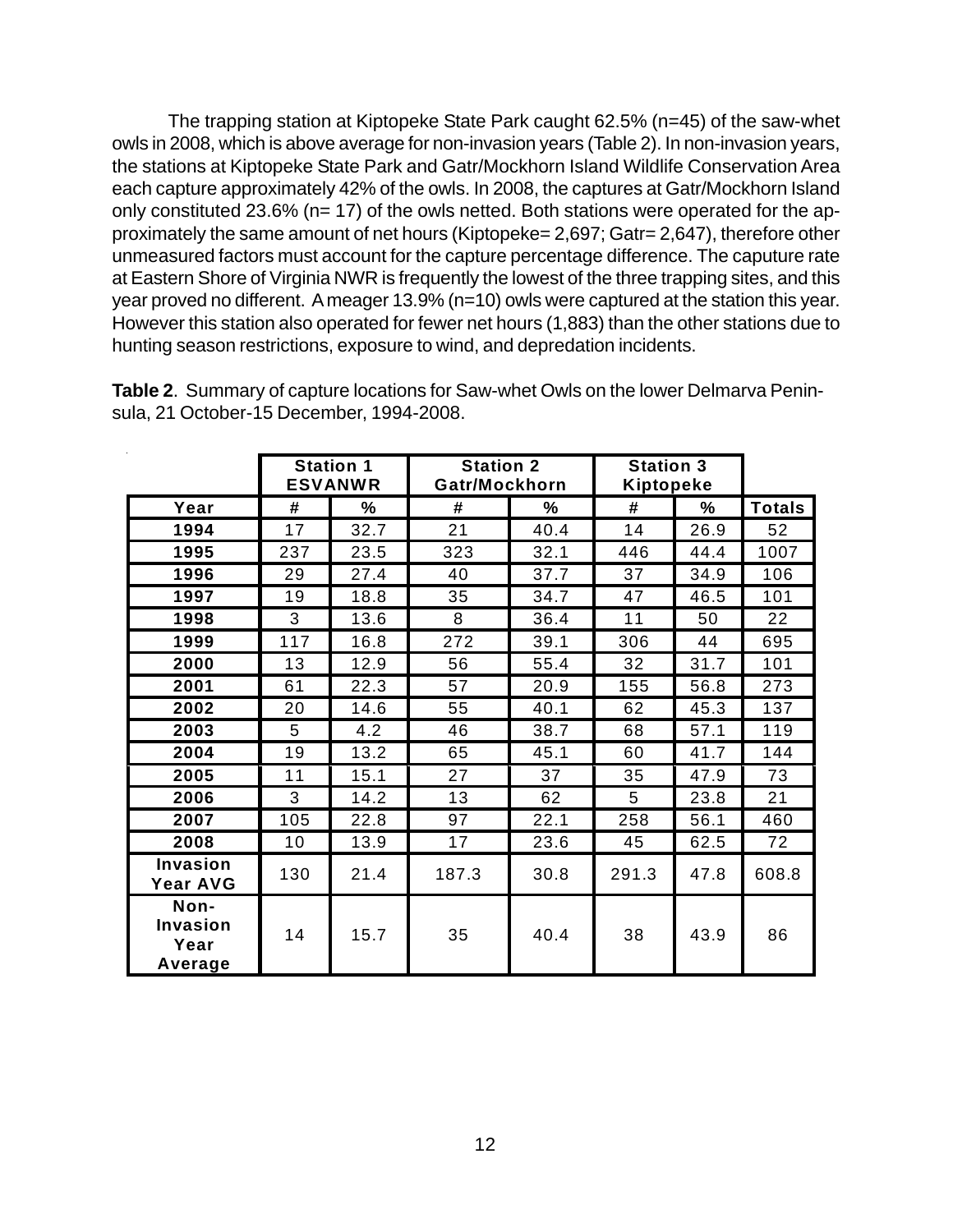The age ratio of hatching-year (HY) birds to after hatching-year (AHY) birds was inverted between the 2007 and 2008 banding seasons (Table 3, Figure 5). In 2007, hatchingyear owls constituted a greater proportion of the captures (81.5%, n=374), which is indicative of an irruption year. However in 2008, hatching-year birds only constituted 12.5% (n=9) of the total owl captures which is four times lower than the average non-invasion year for HY captures. Frequently the year after an invasion year, there are proportionally more after-hatchingyear owls captured. Then in the following years, the difference in the capture rates between HY and AHY owls reduce. In 2008, after hatching-year owls constituted 87.5% (n=63) of the total captures. Further investigation shows that of the 63 after-hatching year birds captured, 51 of these birds were aged as second-year birds (SY), two birds were aged as after-second year birds (ASY), and 10 remained as AHY.

|                              |        | <b>Hatching-year Birds</b> | After Hatching-year Birds |      |  |
|------------------------------|--------|----------------------------|---------------------------|------|--|
| Year                         | Number | ℅                          | Number                    | %    |  |
| 1995                         | 836    | 83                         | 171                       | 17   |  |
| 1996                         | 15     | 14                         | 91                        | 86   |  |
| 1997                         | 59     | 58                         | 42                        | 42   |  |
| 1998                         | 11     | 50                         | 11                        | 50   |  |
| 1999                         | 559    | 80                         | 136                       | 20   |  |
| 2000                         | 18     | 18                         | 83                        | 82   |  |
| 2001                         | 215    | 79                         | 58                        | 21   |  |
| 2002                         | 58     | 42                         | 79                        | 58   |  |
| 2003                         | 71     | 60                         | 48                        | 40   |  |
| 2004                         | 75     | 52                         | 69                        | 48   |  |
| 2005                         | 57     | 78.1                       | 16                        | 21.9 |  |
| 2006                         | 8      | 38                         | 13                        | 62   |  |
| 2007                         | 374    | 81.3                       | 85                        | 18.5 |  |
| 2008                         | 9      | 12.5                       | 63                        | 87.5 |  |
| Invasion<br>Year Avg.        | 496    | 81.5                       | 112.5                     | 18.5 |  |
| Non-Invasion<br>Year Average | 38     | 42.3                       | 52                        | 57.7 |  |

**Table 3**. Patterns in age ratios of Saw-whet Owls captured 21 October-15 December, 1995-2008.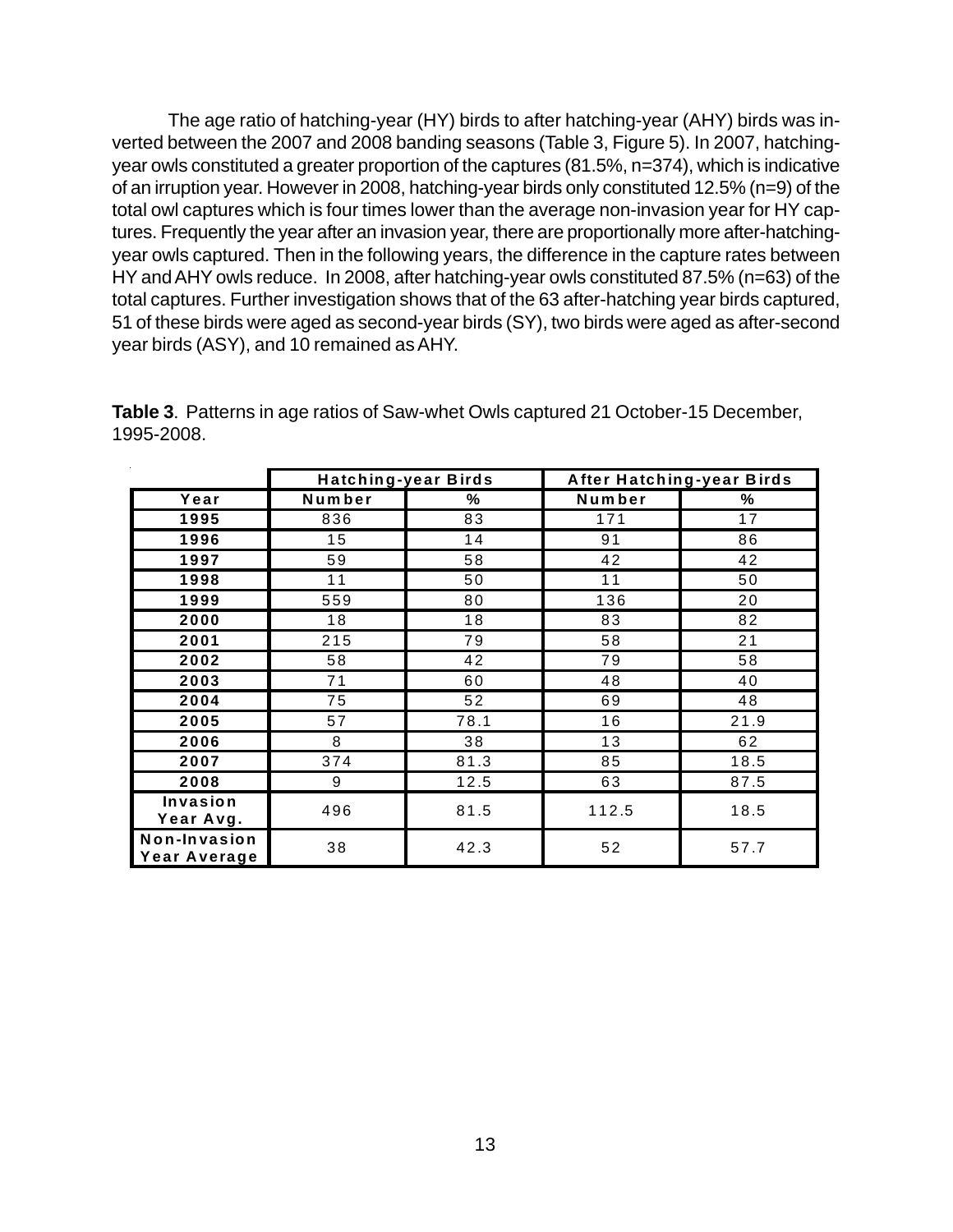

**Figure 5.** Graph depicting the annual variation in age of Northern Saw-whet Owls captured between 1995 and 2008. Note the spike in hatch-year (HY) birds during the irruptive years of 1995, 1999, 2001, and 2007.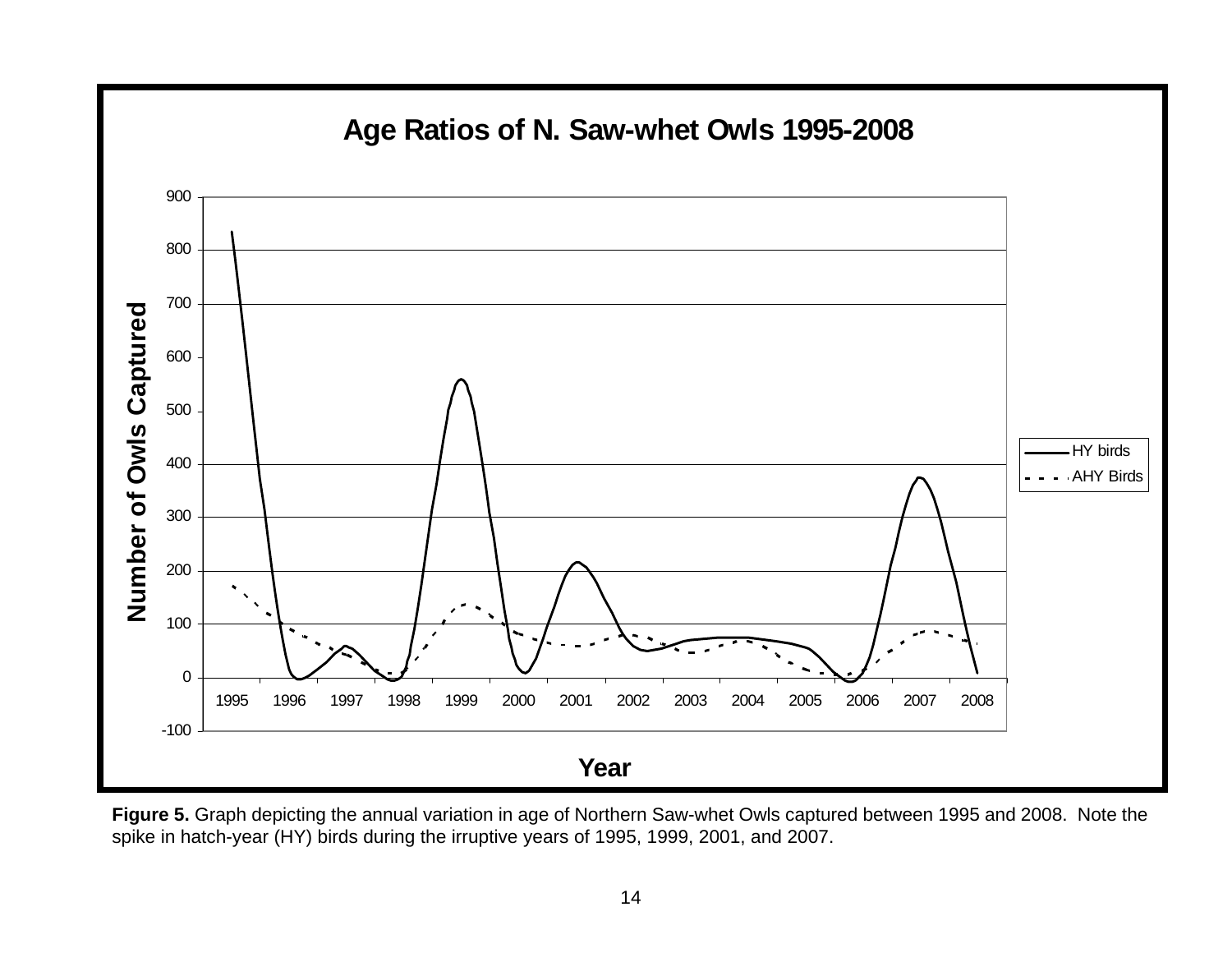### **DISCUSSION**

Although Northern Saw-whet Owls occur regularly on the Atlantic Coast each autumn, the magnitude of the migration is irruptive in nature. The number of Northern Saw-whet Owls trapped at Cape May, NJ during 1980-1988 ranged from a low of 8 owls in 1984 to a high of 115 owls in 1980 (Duffy and Kerlinger 1992). Our data demonstrate that considerable year to year variation exists in the number of owls migrating through the lower Delmarva Peninsula. In 1995, the owl capture rate on the Delmarva was almost 46 times higher than in 2006, 10 times higher than in 1996, and 21 times higher than in 1998. The 2007 capture rate, while lower than that of 1995, was 20 times higher than 2006, 4.5 times higher than in 1996 and 1997, 3.4 times higher than in 1994 and 11 times higher than in 1998. It has been suggested that annual variation in the number of Saw-whet Owls is almost entirely due to variations in breeding success (Weir et al. 1980). However, huge variation in the magnitude of migration is likely to be caused by a number of additional factors. Newton (1979) suggests that the most important cause of annual fluctuations in the number of migrating raptors is variation in the amount of available prey. In years with particularly harsh weather, such as unusually cold temperatures and early snow cover, prey availability may decrease drastically. Predators may be forced to migrate to lower latitudes in search of a sufficient prey base. As a result, the magnitude of the raptor migration may be larger than normal.

Populations that follow an irruptive pattern for migration are commonly dependent on food sources that are cyclic in their availability and therefore the population moves in accordance to food abundances (Newton, 2006). Northern Saw-whet Owls are an opportunistic feeder that frequently prey upon small mammals, such as Deer Mice (*Peromyscus* spp.), White-footed Mice (*Peromyscus leucopus*), and in boreal habitats, Red-backed Voles *(Myodes* spp.*)*(Rasmussen et al., 2008; Whalen et al, 2000). Although Red-back Voles do follow a cyclical pattern in productivity, Northern Saw-whet Owls are not entirely dependent on voles throughout their range. Their ability to feed on a variety of small mammals prevents them from being irrevocably linked to cyclical prey items (Cote, et al., 2007). Marks and Doremus (2000) propose that Northern Saw-whet Owls are the first example in North America to be irruptive without depending on a cyclical prey because of the low site fidelity they observed in nesting Saw-whet Owls. It is suggested that there is a continuum between species that are regular (obligate) migrants and those that are irruptive (facultative) migrants (Newton, 2006). Although Saw-whet Owls do not depend on a cyclical prey throughout their range, they do possess other characteristics of irruptive migrants.

Each year there was an irruption of Saw-whet Owls, the predominate age class captured were immature birds. In the invasion years of 1995, 1999, 2001, and 2007; immature birds composed 83%, 80.4%, 78.8%, and 81.5% respectively, of the total captures. Interestingly the year immediately following the irruptions; 1996, 2000, 2002, and 2008 recorded a complete inversion of the age ratios with 85.5%, 82.2%, 57.7% and 87.5%, respectively, of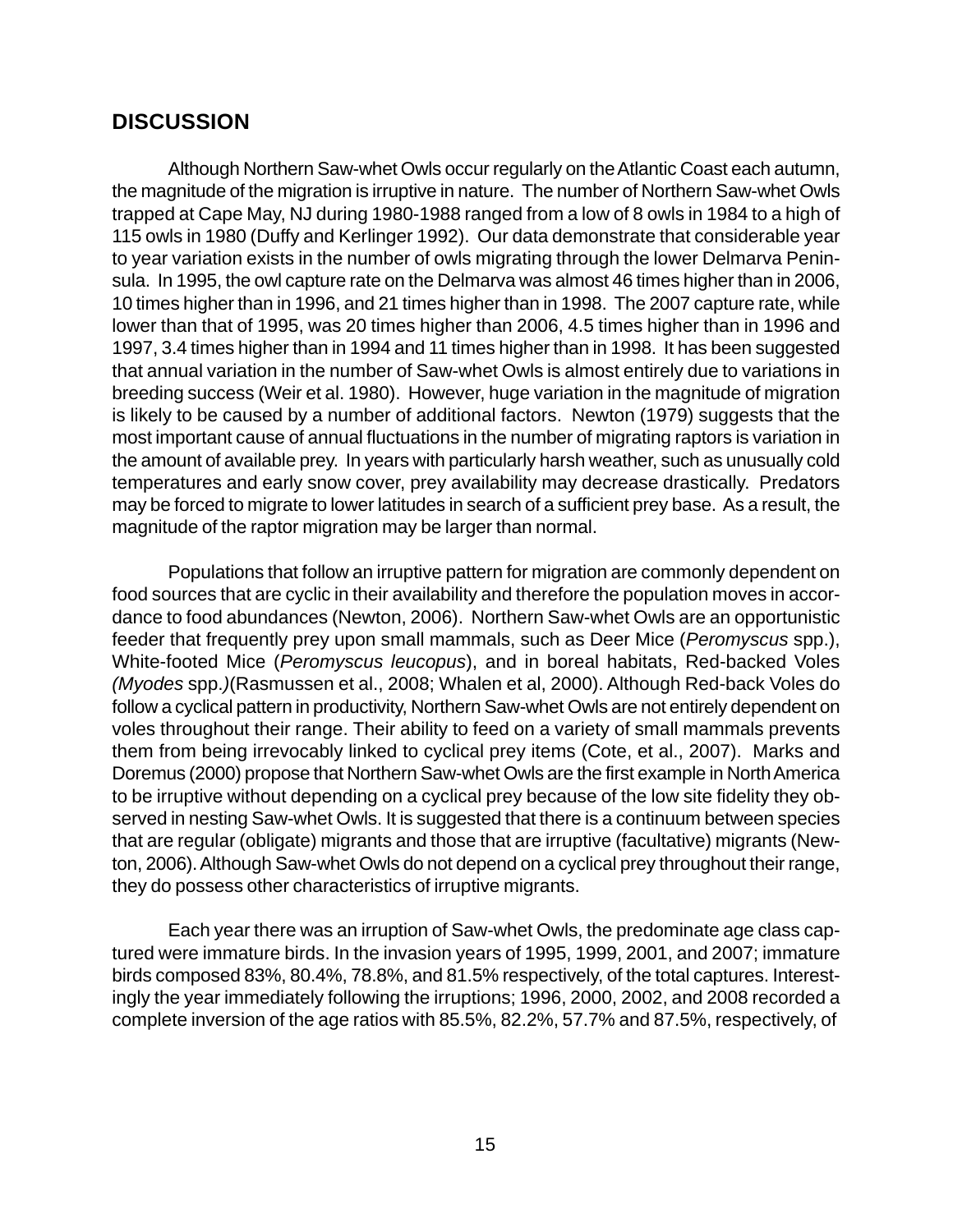the total capture aged as adults. In 2008, 81% of the adult owls were further aged as secondyear birds, which means they were hatched in the previous irruptive year, 2007. This suggests that irruptive years of Saw-whet Owls may have its roots in high productivity. It has been suggested that annual variation in the number of Saw-whet Owls is almost entirely due to variations in breeding success (Weir et al., 1980; Cote, et al., 2007). However there are several years that pass between invasion years where capture rates of Saw-whet Owls are low and the age ratio is constant. Therefore other factors must influence the magnitude of migration over the years.

Lack (1954) proposed that prey cycles may intensify the effect of food shortages because low prey years may often be preceded by years of abundant prey in which predator populations experience low mortality and high productivity. For example, studies in the boreal forest during the fall 2006 suggested a rare, synchronized bumper seed crop from both conifers and hardwood trees across eastern Canada and northern United States (Pittaway, 2006). It is presumed that this bumper seed crop produced an increase of productivity of small mammals, particularly Red-backed Voles (Pittaway, 2006). This banner seed crop year (and subsequent rise in prey population) likely increased the productivity of Northern Saw-whet Owls in 2007. However, studies in 2007 discovered that the seed crop for 2007 was greatly reduced which respectively caused, in addition to increased depredation pressure, a crash in vole populations (Pittaway, 2007). Just as productivity for Saw-whet Owls peaked, one of their main boreal food sources crashed causing many owls to move south for the 2007 winter season. Therefore, it is possible that irruptions of Saw-whet Owls are caused by both competition for food sources and high productivity.

Although Northern Saw-whet Owls breed almost exclusively in the northern forest of the United States and Canada, substantial numbers penetrate the Southeast each fall and winter. Prior to the start of owl banding efforts in 1994, there were only a scattering of fall and winter records of Northern Saw-whet Owls on Virginia's coastal plain. However, in 1995, more Northern Saw-whet Owls were captured on the Eastern Shore of Virginia than at any other owl-banding site in the eastern United States. This fifteen-year study has shown that previous descriptions of the Northern Saw-whet Owl as rare on the Coastal Plain were due to the secretive nature of the species, rather than to the relative abundance of the species.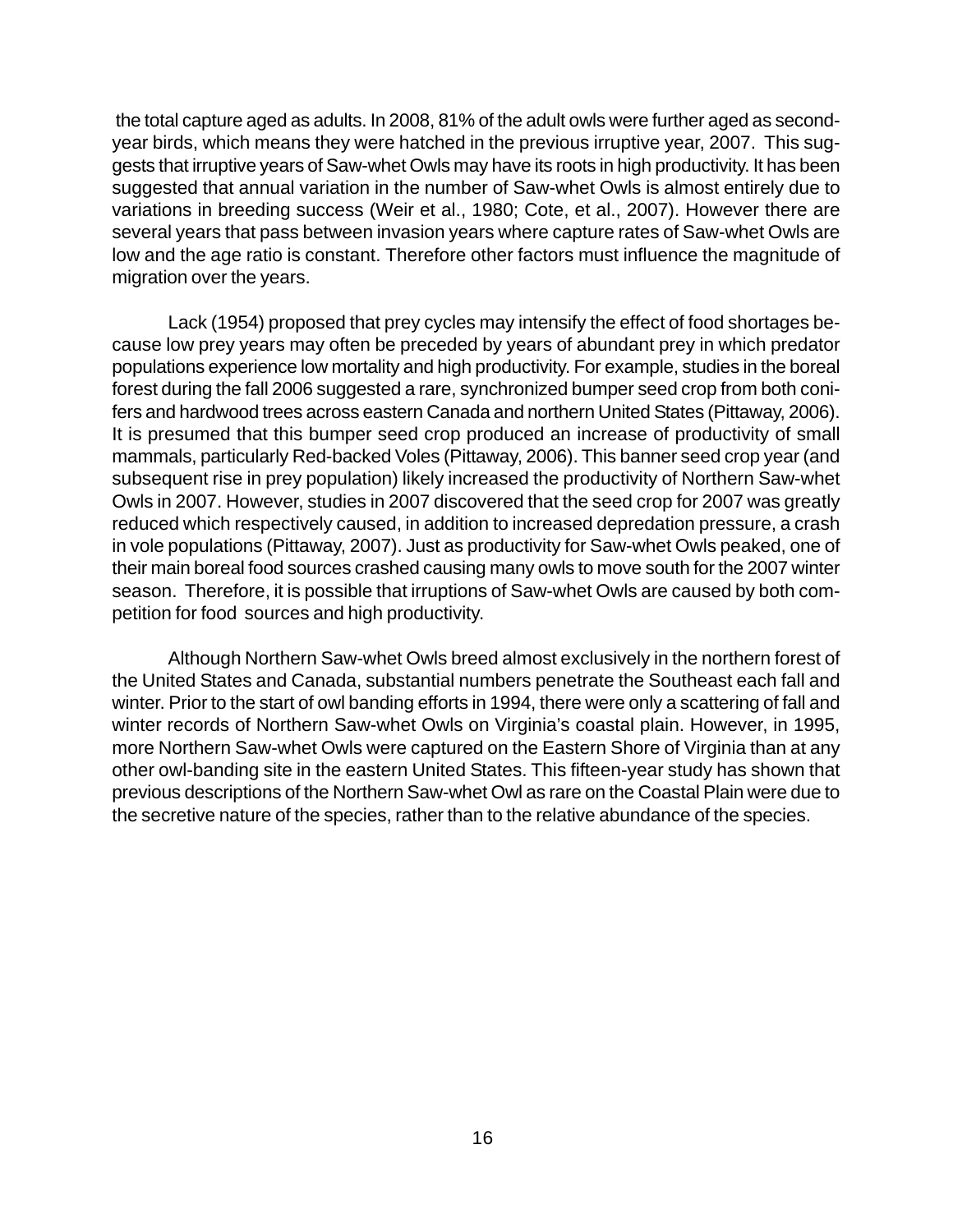### **ACKNOWLEDGMENTS**

We thank Sue Rice, Glen Askins, and Sam Sweeney for permitting access to the Eastern Shore of Virginia National Wildlife Refuge, the GATR Tract/Mockhorn Island Wildlife Management Area, and Kiptopeke State Park. Jethro Runco and Sharna Tolfree assisted with net rounds, data collection, and owl processing. Mike Ludwick, Mark Roberts, Renee Peace, and Gloria Sciole provided administrative support. This project was supported by funds provided by the Virginia Department of Game and Inland Fisheries, the Eastern Shore of Virginia National Wildlife Refuge, and the Center for Conservation Biology at the College of William and Mary.

## **LITERATURE CITED**

- AMERICAN ORNITHOLOGISTS' UNION. 1983. Checklist of North American birds, 6<sup>th</sup> ed. Allen Press, Inc., Lawrence, KS, 877 pp.
- ANONYMOUS. 2004. Audubon Christmas Bird Count Data on the Delmarva Peninsula. 1953-2004. <http://www.audubon.org/bird/cbc/hr/index.>
- BRINKER, D.F., K.E. DUFFY, D.M. WHALEN, B.D. WATTS AND K.M. DODGE. 1997. Autumn migration of Northern Saw-whet Owls (*Aegolius acadicus*) in the Middle Atlantic and Northeastern United States: What observations from 1995 suggest. *In* J. R. Duncan, D. H. Johnson, and T. H. Nicholls, editors. Biology and conservation of owls of the northern hemisphere. USDA Forest Service General Technical Report Number NC-190.
- COTE, M., J. IBARZABAL, M. ST-LAURENT, J. FERRON, AND R. GAGNON. 2007. Agedependent response of migrant and resident *Aegolius* owl species to small rodent population fluctuations in the eastern Canadian boreal forest. Journal Raptor Research. 41 (1) 16-25.
- DUFFY, K. AND P. KERLINGER. 1992. Autumn owl migration at Cape May Point, New Jersey. Wilson Bull. 104(2):312-320.
- EVANS, D.L. and R.N. ROSENFIELD. 1987. Remigial molt in fall migrant Long-eared and Northern Saw-whet owls, pp.209-214 *in* Biology and conservation of northern forest owls (R.W. Hamre, Eds.). U.S. For. Serv. Gen. Tech. Rep. RM-142
- HOLROYD, G.L. AND J.G. WOODS. 1975. Migration of the Saw-whet Owl in northeastern Florida. Florida Field Nat. 12(1):11-12.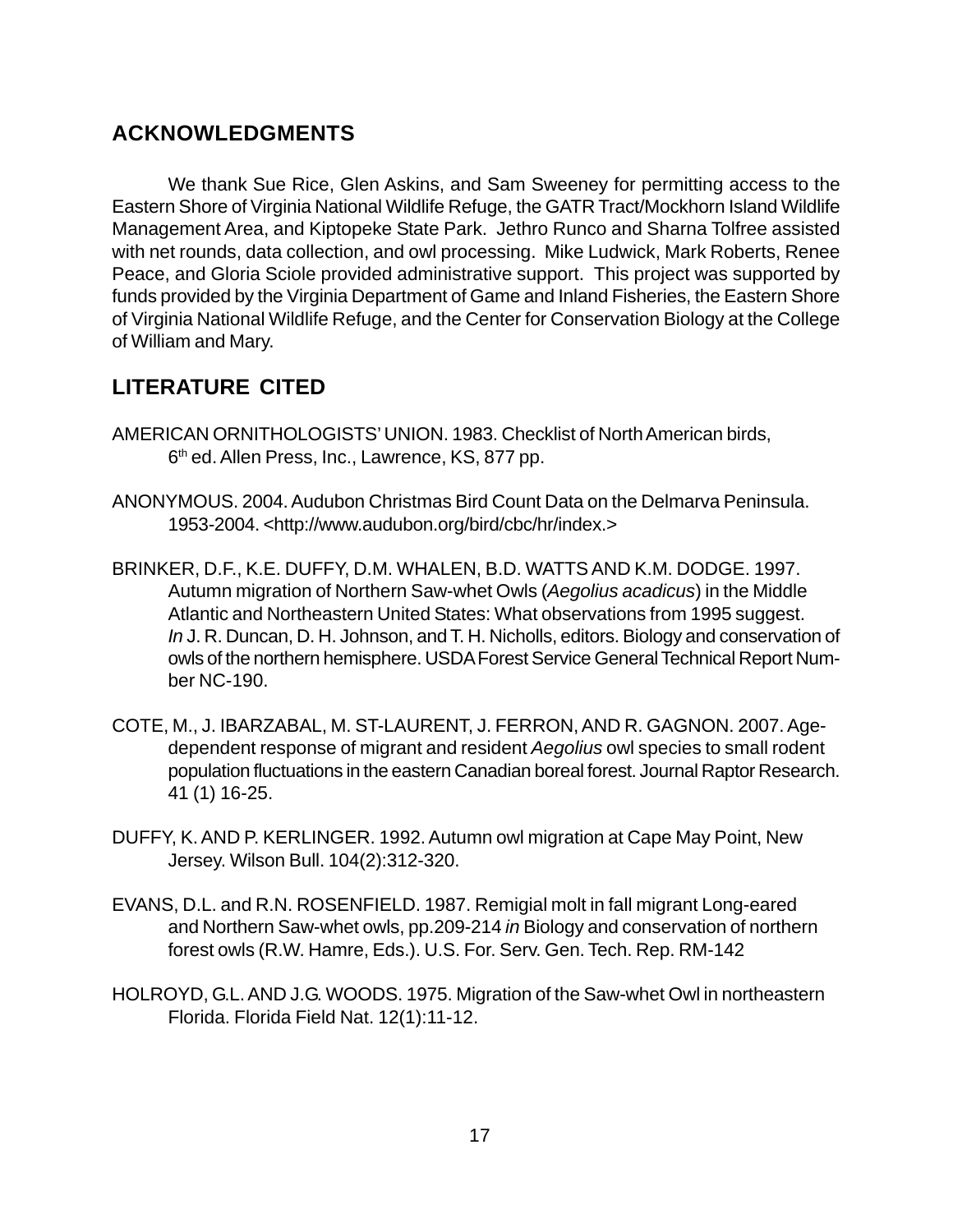- KAIN, T., ed. 1987. Virginia's birdlife: An annotated checklist. 2nd ed. Virginia Society of Ornithology, Virginia Avifauna 3.
- LACK, D. 1954. The natural regulation of animal numbers. Oxford: University Press.
- MILLER, L.M. AND R.W. LOFTIN. 1984. The Northern Saw-whet Owl in northeastern Florida. Florida Field Nat. 12(1):11-12.
- MILLING, T.C., M.P. ROWE, B.L. COCKEREL, T.A. DELLINGER, J.B. GAILES, AND C.E. HILL. 1997. Population densities of Northern Saw-whet Owls (*Aegolius acadius*) in degraded boreal forests of the Southern Appalachians. *In* J. R. Duncan, D. H. Johnson, and T. H. Nicholls, editors. Biology and conservation of owls of the northern hemisphere. USDA Forest Service General Technical Report Number NC-190.
- MUELLER, H.C. AND D.D. BERGER. 1967. Observations on migrating Saw-whet Owls. Bird Banding 38(2):120-125.
- NEWTON, I. 2006. Advances in the study of irruptive migration. Ardea 94(3): 433-460.
- NEWTON, I. 1979. Population Ecology of Raptors. Berkhamsted, England: T & A D Poyser.
- PITTAWAY, R. 2006. Winter Finch Forecast 2006-2007. <http://www.ofo.ca/2006- 7winterfinchforecast.htm>
- PITTAWAY, R. 2007. Winter Finch Forecast 2007-2008. <http://http://www.ofo.ca/ reportsandarticles/winterfinches.php
- PAXTON, B.J. AND B.D. WATTS. 2008. Mass Variation in Northern Saw-whet Owls: Implications for Current Sexing Criteria. Journal of Field Ornithology 79(1): 53-57.
- PYLE, P., D.G. SMITH, D.H. ELLIS, AND B.A. MILLSAP. 1988. Owls. Pages 89-117 *in* Proc. Southeast raptor management symposium and workshop. Natl. Wildl. Fed., Washington, D.C.
- PYLE, P. 1997. Identification Guide to North American Birds. Bolinas, California: Slaty Creek Press.
- RASMUSSEN, J.L., S.G. SEALY, R.J. CANNINGS. 2008. Northern Saw-whet Owls (*Aegolius acadicus*). *In* The Birds of North America, No. 42 (A. Poole and F. Gill, Eds.). Philadelphia: The Academy of Natural Sciences; Washington, D. C.: The American Ornithologists' Union.